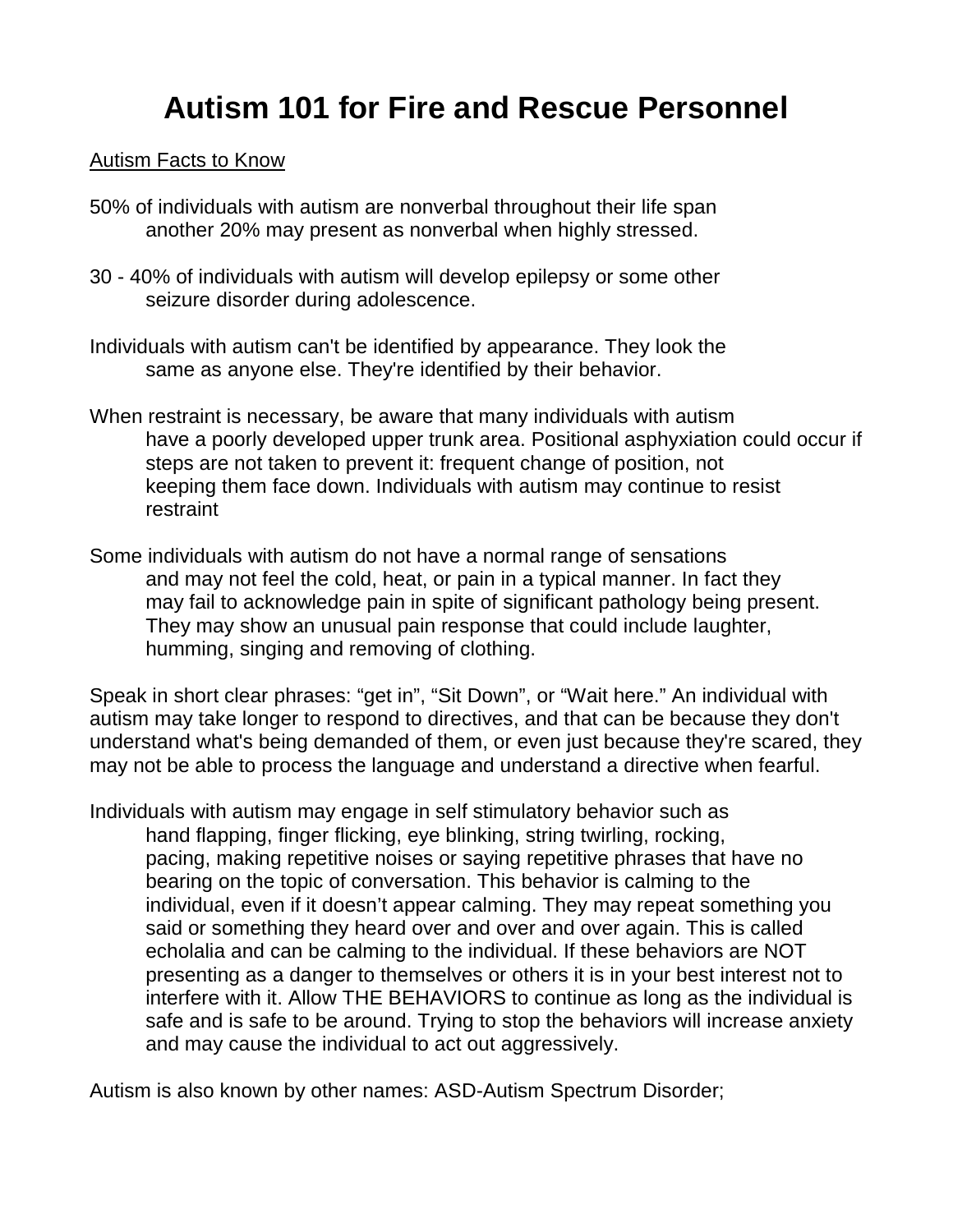Aspergers Syndrome; PDD-Pervasive Developmental Delay; PDD NOS-Pervasive Developmental Delay Not Otherwise Specified and, of course, Autism.

## Difficulties with rescue:

- Forced entry will be most likely. Families often need to lock doors including interior doors for safety reasons. Some families need to lock kitchen, bedrooms, or bathrooms in the night.
- Barred, nailed or locked windows. This is done to keep individuals from trying to elope or wander.

Plexiglas or Lexan windows may be in place. This makes access a problem for rescue.

- Fences with locked gates, these present an access problem for rescue. Think bolt cutters.
- Adults with autism are just as likely to hide, like children, in a fire situation. Closets, under bed and behind furniture checks need to be done during search and rescue.
- To move an individual with autism quickly, wrap them in a blanket with their arms inside. This will give them a secure feeling and may help to calm them during a rescue. This will also prevent thrashing while trying to escape an emergency situation.

Rescue from heights: EXTREME CAUTION should be used with any rescue from heights. An aerial tower or platform would be the easiest way to remove an individual with autism. This person may aggress towards the rescuer during this operation. ALWAYS make sure you are secured before you attempt to rescue the individual.

These individuals are a bolt risk after rescue. Firefighter must stay with the individual with autism.